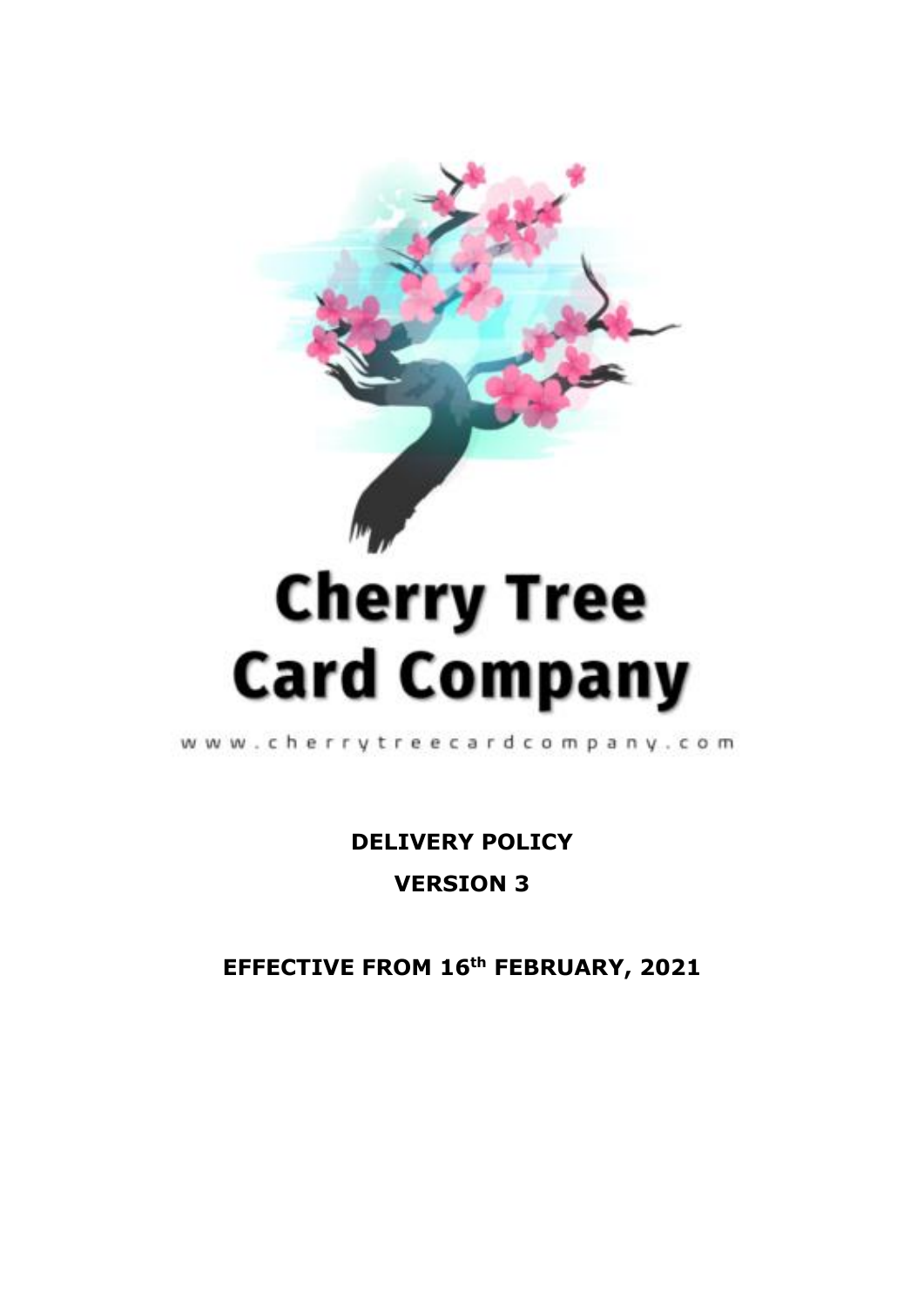# **Delivery Policy**

# **1. Introduction**

- 1.1 In this policy we set out details of the delivery methods, periods and charges that apply to orders for our products made through our website (www.cherrytreecardcompany.com) or through our Etsy online store (etsy.com/uk/shop/CherryTreeCardCo) or through our social media pages or by telephone or email.
- 1.2 This policy is a legally binding document, and this policy shall form part of the contract of sale between you and us made under our Terms and Conditions of Sale.

# **2. Delivery charges, free delivery and charges for enhanced delivery**

- 2.1 Delivery of all items purchased through our Etsy online store for delivery in Great Britain (i.e., in Scotland, England or Wales) will be charged at the rate advertised with each product on the Etsy store and will be added to the total amount payable at the checkout stage of your purchase.
- 2.2 Delivery of all items purchased through our Etsy online store for delivery in Northern Ireland will be charged at the rate advertised with each product on that site and will be added to the total amount payable at the checkout stage of your purchase, however, additional charges may apply, depending on the treatment of your consignment by our chosen service provider. If additional charges apply, we will contact you to request payment before dispatching your order. You may cancel your order and receive a full refund if the additional charges are not acceptable to you.
- 2.3 Delivery of all items purchased directly from us (i.e., not via our Etsy online store) will be subject to a delivery charge unless we state expressly otherwise. We will advise you of the delivery charges that apply to your order at the same time as we advise you of the total cost of the order itself.
- 2.4 From time to time we may offer free delivery on certain orders. Such free delivery as we offer you shall be offered solely at our discretion and based on the delivery methods and periods as detailed in Section 4 and provided by a service provider of our choice.
- 2.5 You may request an enhanced delivery service above and beyond the methods we would normally choose for your order as detailed in Section 4 of this policy, (e.g., you request guaranteed next-day delivery). Any enhanced delivery service you request must be offered between our location and your chosen delivery address by at least one service provider.
- 2.6 If you require an enhanced delivery service you must state your requirements clearly at the time you place your order with us.
- 2.7 Enhanced delivery may incur additional charges. We will contact you to advise you of the amount of any additional charges falling due in respect of your request for enhanced delivery, based on your chosen method of delivery before dispatching your order and calculated as follows –
	- (a) additional delivery charges will be calculated as the difference between the cost of the enhanced service you request and the cost we would bear for the delivery method we would normally choose for your order.
- 2.8 If you require an enhanced delivery service and we have advised you of additional charges falling due, you must pay us any such charges in full before we dispatch your order.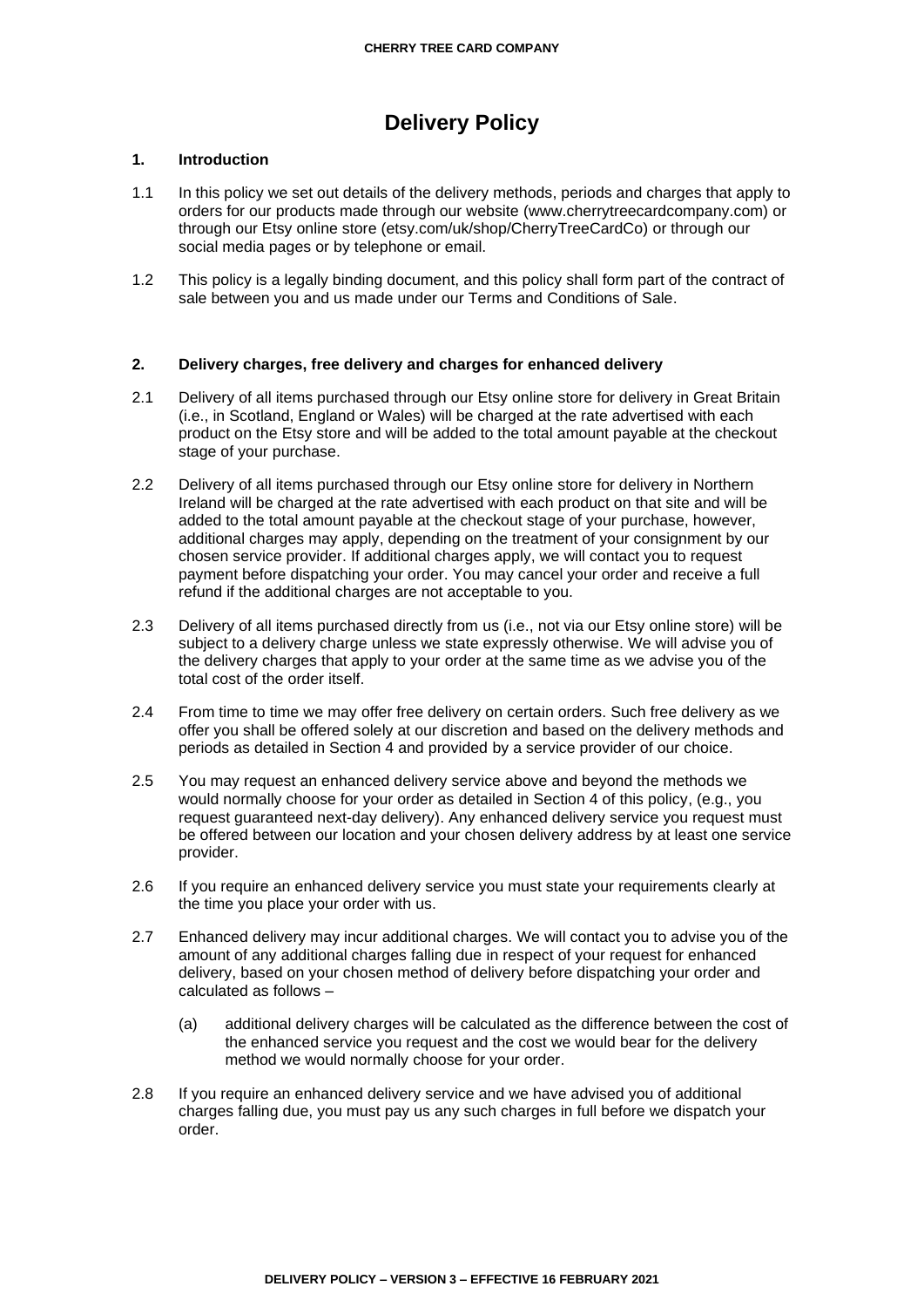## **3. Geographical limitations**

- 3.1 We will make all reasonable endeavours to deliver to the following countries and territories: England, Scotland, Wales and Northern Ireland.
- 3.2 We may from time to time agree to deliver products to other countries and territories.

## **4. Delivery methods and periods**

- 4.1 The methods that we use to deliver our products, and the time periods within which delivery is usually completed, are as follows:
	- (a) if your delivery address is a residential address in Great Britain and your order can be packaged as a Letter or Large Letter (as defined by Royal Mail Group Ltd), we will employ Royal Mail 2<sup>nd</sup> Class. The typical period for delivery of products by this method is 3 working days;
	- (b) if your delivery address is a residential address in Great Britain and your order cannot be packaged as a Letter or Large Letter (as defined by Royal Mail Group Ltd), we will employ signed-for delivery by a service provider of our choice. The typical period for delivery of products by this method is 2 working days. Where it is practicable to do so, we will advise you of any consignment tracking identification number or code provided to us by the delivery service provider so that you may monitor the progress of your delivery;
	- (c) if your delivery address is a non-residential address in Great Britain, we will employ signed-for delivery by a service provider of our choice. The typical period for delivery of products by this method is 2 working days. Where it is practicable to do so, we will advise you of any consignment tracking identification number or code provided to us by the delivery service provider so that you may monitor the progress of your delivery;
	- (d) if your delivery address is outside Great Britain, we will employ signed-for delivery by a service provider of our choice. The typical period for delivery of products by this method is 5 to 10 working days. Where it is practicable to do so, we will advise you of any consignment tracking identification number or code provided to us by the delivery service provider so that you may monitor the progress of your delivery;
	- (e) in the particular circumstances where your delivery address is deemed by us to be close enough to our business location (Clydebank, Scotland), we may decide to hand-deliver your order to you personally at no extra charge to you. If we choose to use this method of delivery, we will contact you in advance to arrange a specific time and location for delivery that is acceptable to you.
- 4.2 These time periods run from the close of business on the day we dispatch your order to you.
- 4.3 The delivery periods set out in this Section 4 are indicative only, and whilst we will make every effort to ensure that you receive your delivery in good time, we do not guarantee delivery before the end of the stated period.
- 4.4 We may conduct fraud screening checks before dispatching the product, and these checks may delay your delivery. If the delivery is likely to be delayed as a result of fraud screening checks, we will notify you.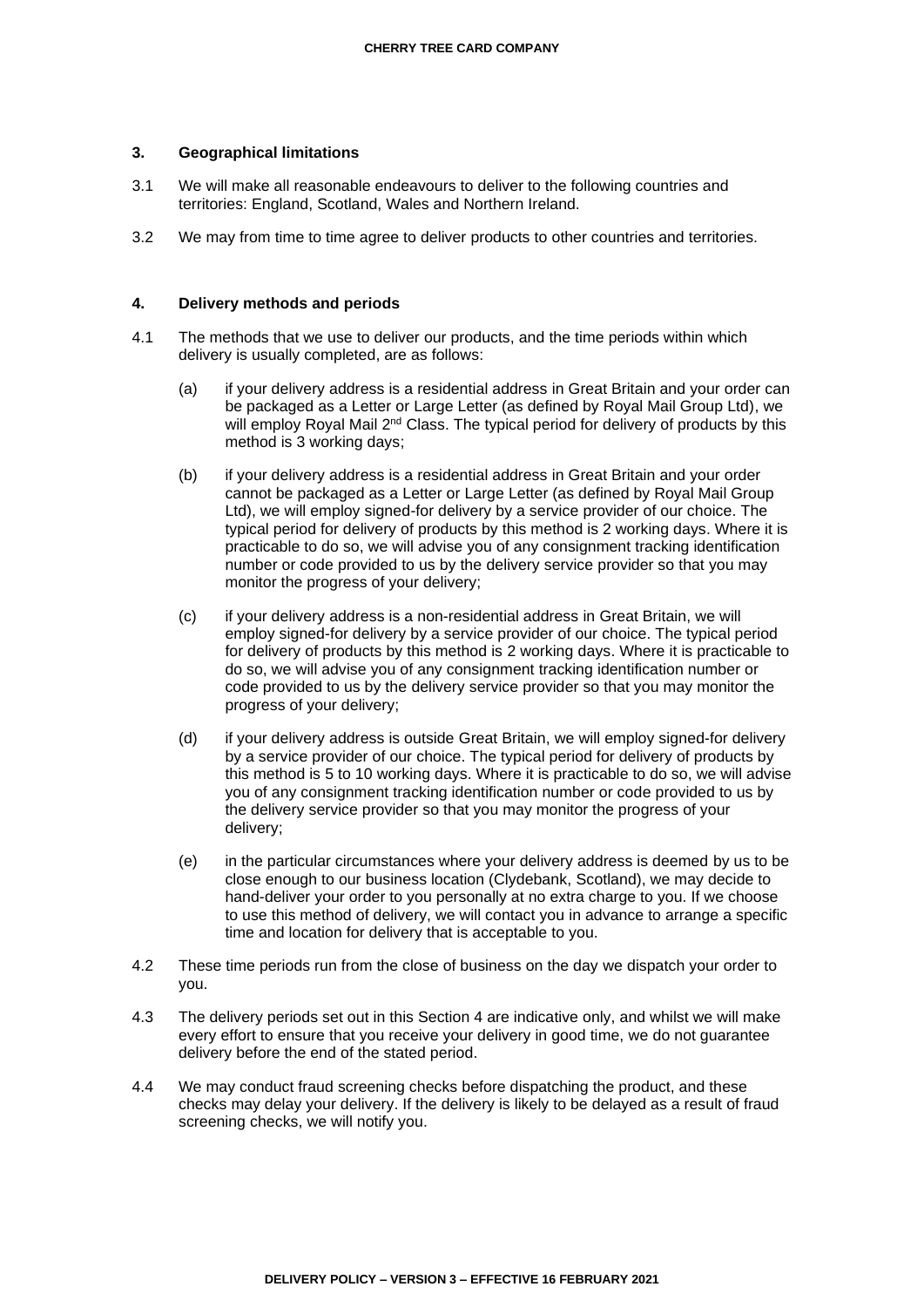# **5. Delivery tracking**

- 5.1 Delivery tracking is available only in respect of orders where the service provider supplies such information to us in the form of a consignment tracking identification number or code.
- 5.2 Where such a consignment tracking identification number or code is provided to us, we will forward details of it to you and how you may use it.

# **6. Receipt and signature**

- 7.1 All deliveries other than those detailed at Section 4.1(a) of this Policy must be received in person at the delivery address, and a signature must be provided by you or a person authorised by you with the capacity of understanding to accept the delivery.
- 7.2 Our chosen service provider may notify you in advance of attempting to make a delivery requiring signature.

#### **8. Additional deliveries**

8.1 Depending on the service provider employed and the method of delivery used for your order, if an initial delivery attempt is unsuccessful, our service provider may make another attempt to deliver your order but this is not guaranteed by us.

#### **9. Collection**

9.1 If your products remain undelivered despite our service provider making a reasonable attempt or attempts to deliver them, the service provider may leave a card at your address, with instructions on where and how you may collect your order, including a time limit for collection. It is your responsibility to comply with the instructions left by the service provider within their stated time limit.

#### **10. Delivery problems**

- 10.1 If you experience any problems with a delivery, please contact us using the contact details that we publish on our website [\(www.cherrytreecardcompany.com\)](http://www.cherrytreecardcompany.com/) or otherwise notify to you.
- 10.2 If our service provider is unable to deliver your order, and such failure is your fault or you do not collect your products from our service provider (including collection from an address or drop-off location communicated to you by our service provider) within the relevant time limit, we may agree to arrange for re-delivery of the products; however, we reserve the right to charge you for the actual costs of re-delivery (even where the initial delivery was free of charge).
- 10.3 An indicative list of the situations where a failure to deliver will be your fault is set out below:
	- (a) you provided the wrong address for delivery to us;
	- (b) there is a mistake in the address for delivery that you provided to us;